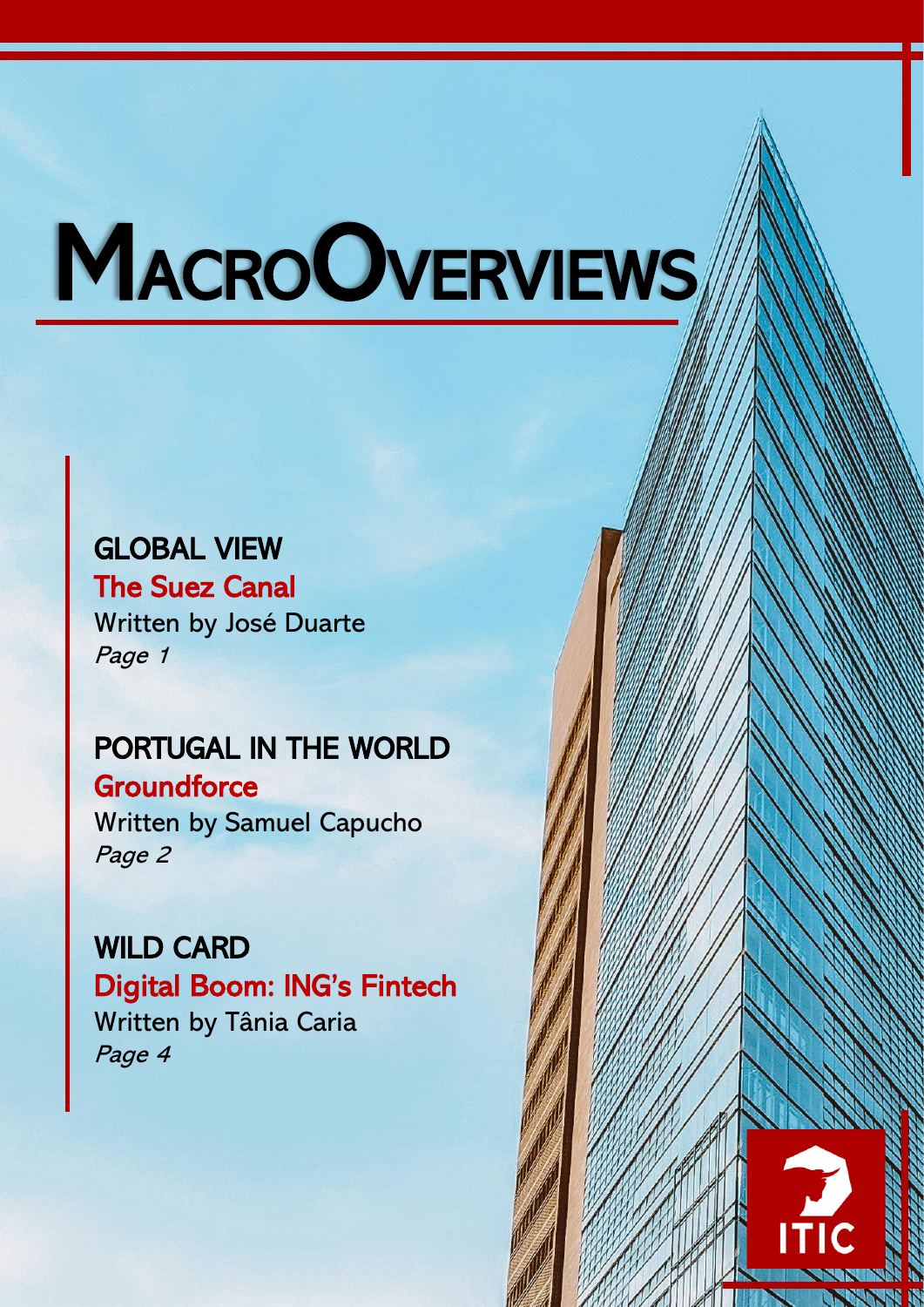## GLOBAL VIEW

#### **The Suez Canal blockage**

On March 23rd, the giant container ship 'Ever Given' got stuck sideways in the Suez Canal. Ever Given is a ship from the Taiwanese transport company Evergreen marine and one of the largest container boats in the world, with 400m longer and a maximum capacity of 20.000 containers.

#### **The Suez Canal**

The Suez Canal is a narrow waterway connecting the Red Sea to the Mediterranean, being the shortest seaway between the European continent to Asia with 193km.

#### **Impact in the economy**

Around 12% of the global trade crosses the Canal each day, alongside one billion barrels of oil and 8% liquified natural gas. The revenue of Suez Canal is around \$5.6B which represents 2% of Egypt GDP and an average of around \$300,000 by ship.

According to German insurer Allianz, the cost of the container ship blocked in the canal could represent a loss in the global trade of 6 billion to 10 billion dollars a week and consequently reduce the annual trade growth between 0.2 to 0.4 percentage points. Braemar ACM, shipping broker, said in an interview to Wall Street Journal the cost of renting this type of ship has increased 47% to \$2,2m, in the area of Asia and Middle East.

In the blockage days the Canal's revenues were taking a \$14M to \$15M hit each day, around \$5M above the normal, said the Suez Canal Authority Chairman Osama Rabie. Compared with an alternative route between Taiwan and Rotterdam, not crossing the Suez Canal implies to cruise the famous Cape of Good Hope adding around a week to the transport.

#### **Evergreen floats again**

On March 29th, the 'Evergreen' began to float again almost a week, and billions of losses after the blockage. The saga reaches its ends after the work of tugboats to make possible the giant ship float again. Finally, the 'Evergreen' resumed its travel, opening the narrow waterway and retake up the global trade affected by the blockage.

**Sources:** *Reuters, BBC, Business Today, The Wall Street Journal, Daily Mail, SCA*

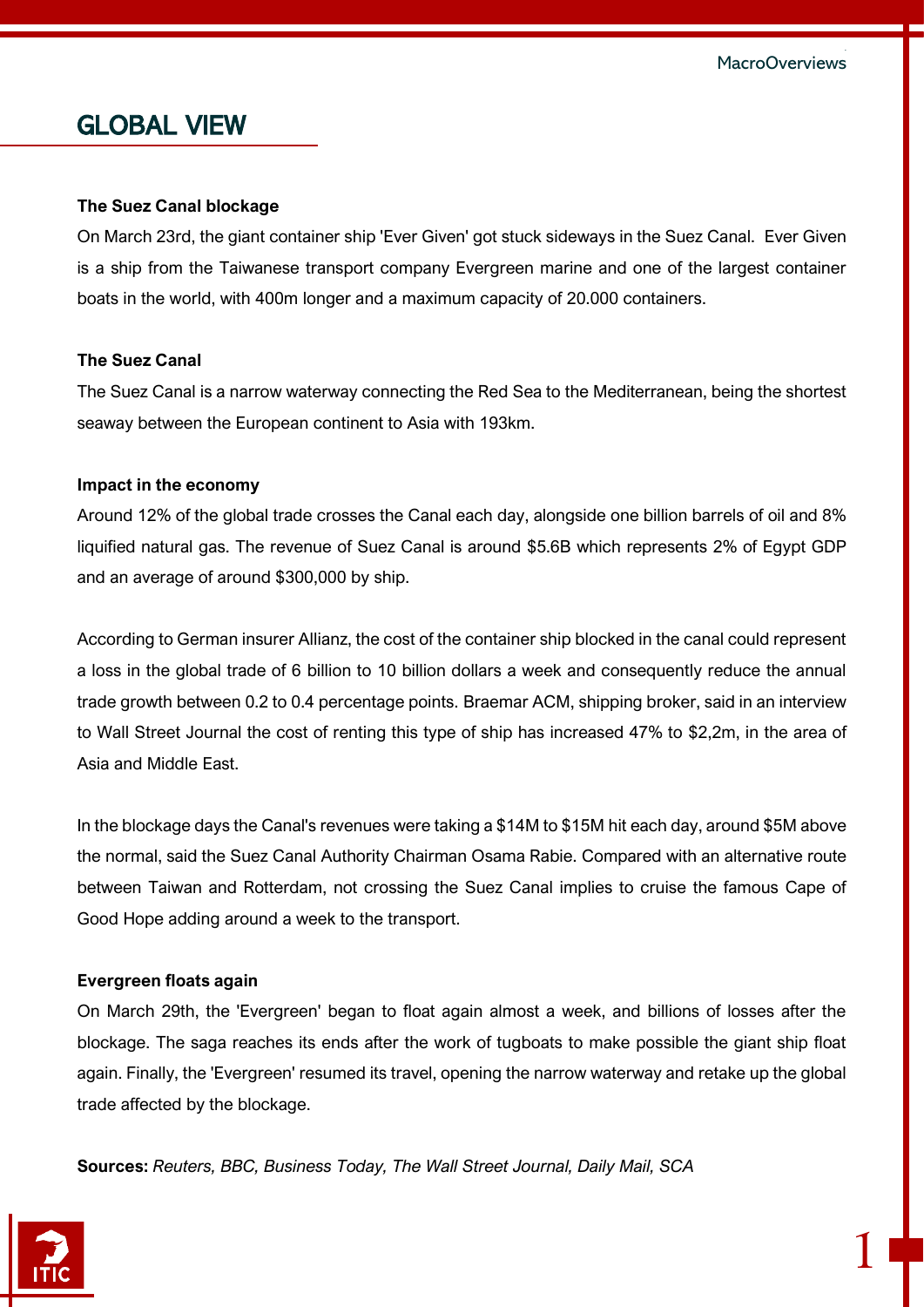## PORTUGAL IN THE WORLD

#### **Haven't you figured out the situation at Groundforce yet?**

The commercial aviation sector has been going through days of big turbulence. One of the largest service providers at Portuguese airports is Groundforce. Right now, the company has overdue salaries and has not yet received a bank loan, nor has the main private shareholder reached an agreement with the Portuguese Minister of infrastructure for urgent financing from TAP. In fact, TAP itself, which is the minority shareholder and main customer, is undergoing a process of change... and what a process of change. In this sense, with so much "noise" around the case it is normal if you have not yet understood the situation at Groundforce, but don't worry, we are here to explain the case.

#### **First, an overview**

Groundforce is today a leading national company for ground handling of air transport. Currently, the company is active in the airports of Lisbon, Porto, and Faro, as well as in the islands, Funchal and Porto Santo. Its services consist of passenger assistance, runway aircraft operations, baggage handling, air cargo handling, among a wide range of ground support activities for airline activity. Note that, it is estimated that its market share is around 65%.

In this sense, Groundforce has a long history with TAP area carrier. In the year of birth of Groundforce, 2003, the handling company was wholly owned by TAP. However, for competitive reasons, Groundforce was eventually privatized and sold. Today, its main shareholder is Alfredo Casimiro (who owns 50.1% of the capital) but TAP also has a large percentage of Groundforce's capital, 49.9% to be exact. Therefore, there are already three parties involved in the business: the Portuguese State, TAP, and Alfredo Casimiro. But, currently, TAP and Groundforce are bankrupt. Meanwhile, the Portuguese State intervened in the process.

#### **The impasse: "TAP, where are you?"**

With that said, let's take a look at the main problem. So, Groundforce does not have the money to pay wages to its workers. In fact, the succession of episodes that led to the disruption of Groundforce's treasury began in August 2020, when TAP began paying advances to Groundforce for services already provided. As of November, TAP started to pay advances for services to be provided in the future. In January, TAP's management decided that it would only continue to pay advances through the provision of guarantees. In that sense, TAP then asked that Alfredo Casimiro's participation be given as a

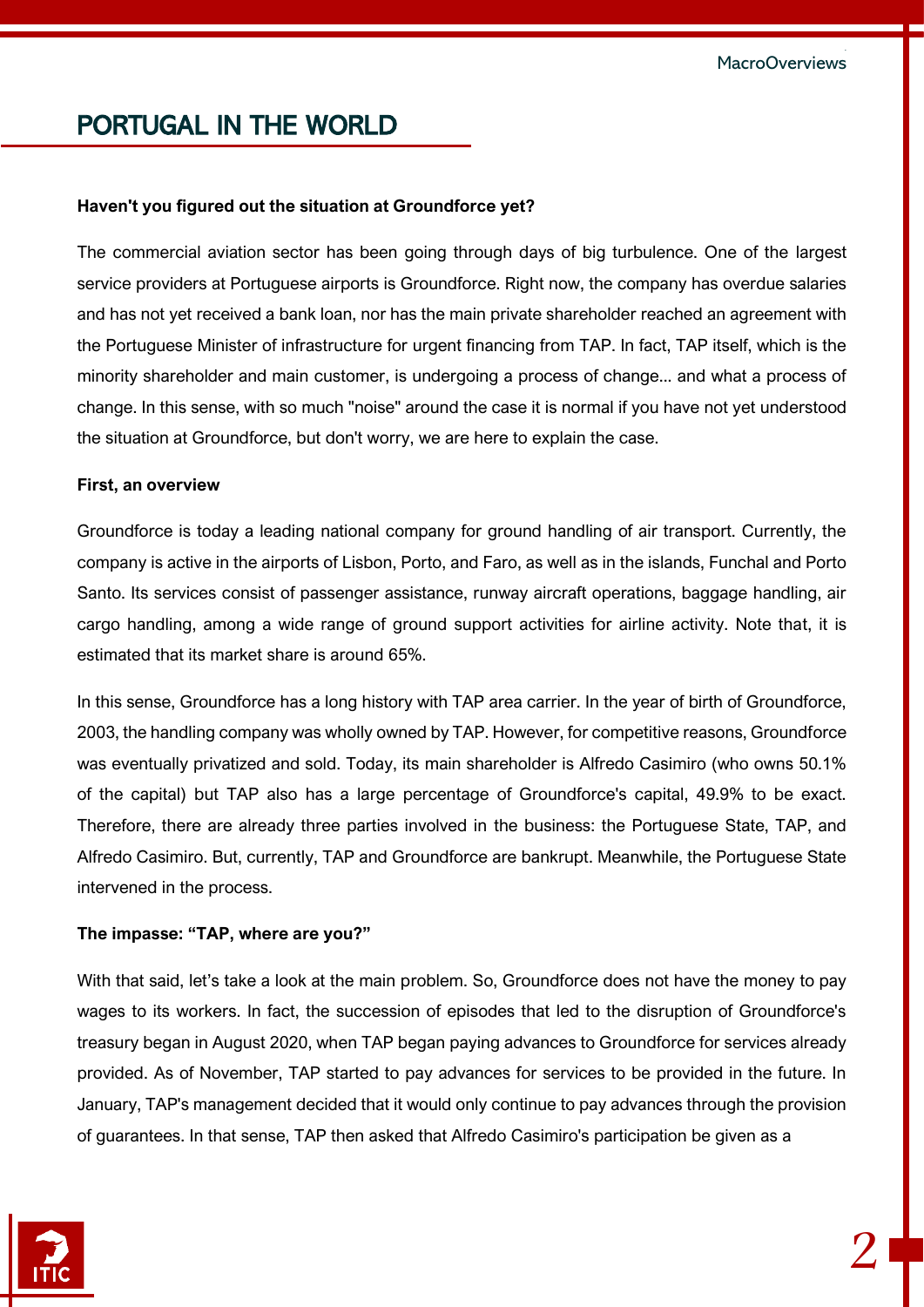guarantee for advances. However, the shares of the majority shareholder of Groundforce would have already been subject to a pledge. It turns out that TAP, which holds almost 50% of Groundforce's capital, was unaware of this situation. It is at this point that the impasse begins. Without the advances from TAP, responsible for 70% of Groundforce's operation, the airport assistance company breaks with treasury and, in February of this new year, they stopped paying the wages of 2400 workers.

#### **A solution has been found, but it is temporary**

After months of stalemate, no definitive solution has yet been found. However, TAP appears to have given Groundforce a € 6.97 million "oxygen balloon" with an agreement for the purchase and rental of equipment, which will enable Groundforce to pay overdue wages and comply with tax obligations. In other words, Groundforce's assets were transferred to TAP. It should be noted that this is only a shortterm solution. Currently, on the table, there is the possibility of a capital increase for Groundforce. But for now, there are no definitive agreements, it remains to find an effective solution and TAP is evaluating a possible sale of its minority position.

#### **Will the state nationalize?**

Right now, the main question is: is Groundforce an important company for Portugal? As Portugal is a country focused on tourism, the current 2400 workers are responsible for welcoming more than 60% of the tourists who enter Portugal. Now, if Portugal thinks that tourism is "strategic", then can this be a "strategic" company?

The solution could be nationalization. However, I'll leave two questions: why do we have to nationalize Groundforce? Or, in other words, why do we have to save Groundforce and we don't save other companies?

**Sources:** *Jornal de Negócios, ECO, Groundforce*



3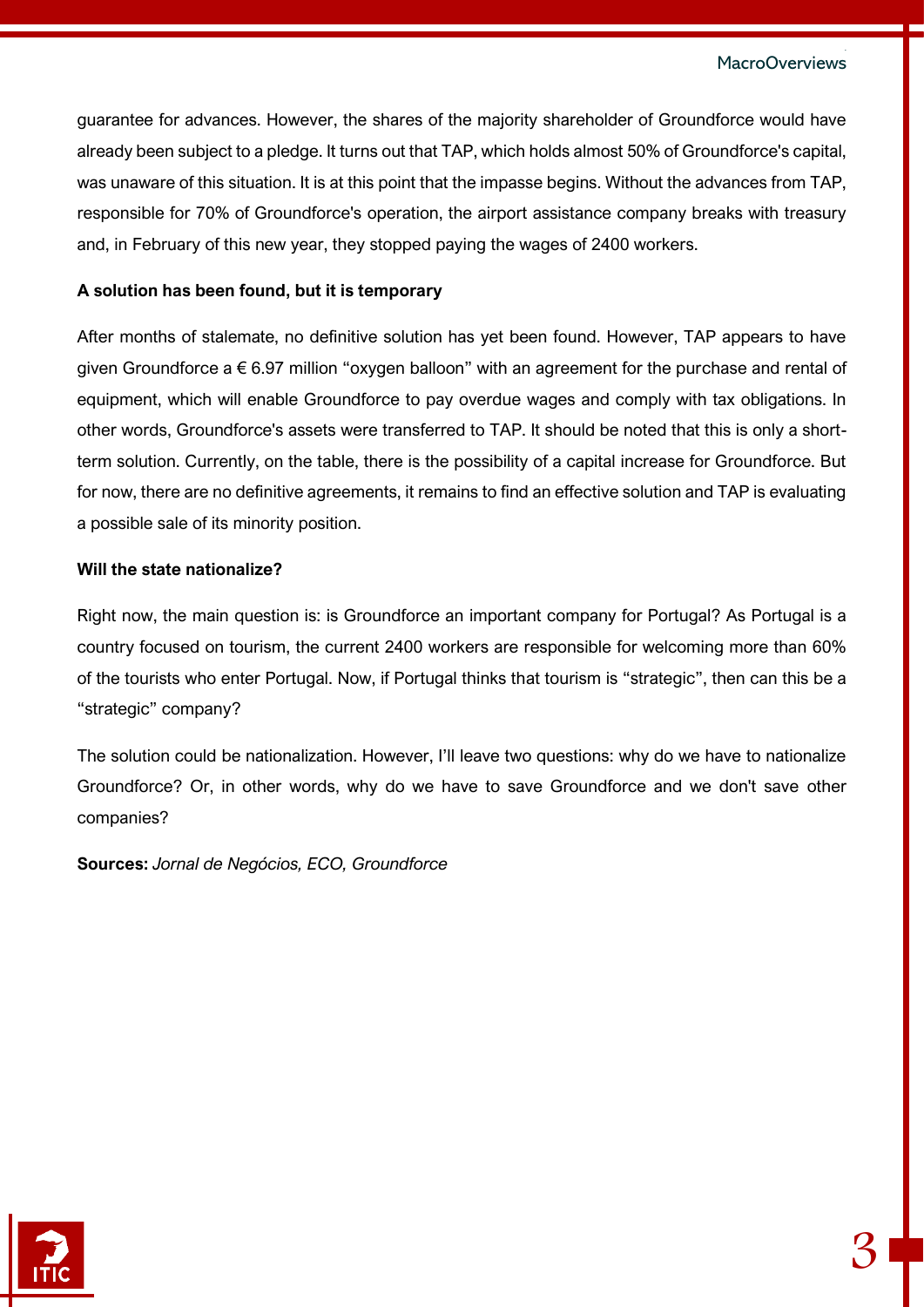### WILD CARD

#### **Digital Boom: ING's Fintech Case Study**

It all started in 1987 when the stock market entered the wave of digitization when stockbrokers started to take orders from their clients over the phone.

Nowadays, with regulatory battles, traditional banks being impacted by the financial crisis and new technologies changing consumer behaviors, the growth of financial technology ("fintech") has championed its path. In fact, the global fintech market was [worth](https://www.prnewswire.com/news-releases/global-fintech-market-value-is-expected-to-reach-309-98-billion-at-a-cagr-of-24-8-through-2022--300926069.html) \$127,66B in 2018 with a predicted annual growth rate of 25% until 2022 to \$309,98B.

This article covers an example of the financial technology drive considering the ING Bank case study. ING is a Dutch bank, a market leader in the Benelux Union, with over 39 million customers all over the world. Despite COVID-19 headwinds and a negative interest rate environment, their fourth-quarter 2020 showed robust results in view of higher fee income and lower risk costs with a net result of €727M and an FY2020 of €2,485M.

Let's look at the main ways ING has nurtured its profitable and sustainable position.

A few years ago, ING brought the AI power to bond trading with the Katana platform, its latest graduate from the bank's fintech incubation labs. Katana's machine learning algorithm uses the pattern of predictive analysis to help traders optimize the bond valuation process, basing its decision on both historical and real-time data.

Furthermore, and together with UNICEF's strategic partnerships with programs such as "Fintech for Impact", innovation at ING goes from in-house innovations – such as the PACE approach that combines design thinking, lean startup, and agile – to the launch of ING Ventures, a €300M fintech fund that focuses on startups and companies that already developed market traction.

These curveballs aim to achieve the preferred scale in the market within a reasonable time frame. Nevertheless, this sector also faces fragility, and keeping in mind that banking and finance have always been in an inextricable relationship with governments, fintech has recently entered a new era with politics to avoid being strong-armed by the opposite force. ING has sorted this matter by joining parties to establish The European Cloud User Coalition (ECUC), a well-thought-out card that assembles a bridge between fintech and security standards for the use of cloud technology.

All in all, revolutionary platforms, transparency data, and a great user experience mark today's main challenges that banks face. Just like ING, these ones will inevitably turn their tactics towards AI and